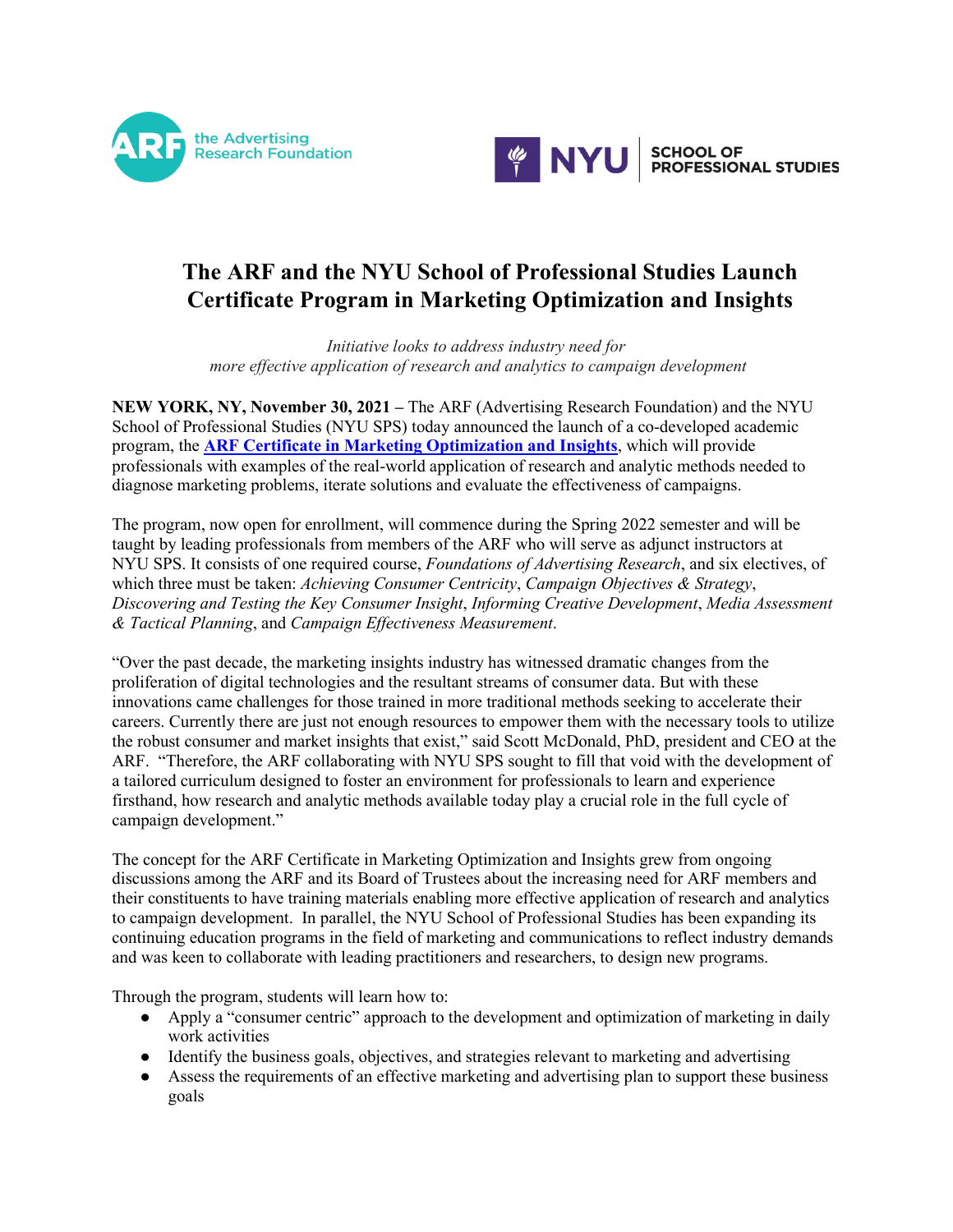- Develop actionable insights from consumer and market data
- Integrate the research and insights process into the development, testing and optimization of messaging and creative assets
- Evaluate the impact of media choices, the media-mix and optimal media plans on reaching marketing communications and business goals
- Measure the effectiveness and efficiency of a marketing campaign, and determine appropriate optimizations

Commenting on the collaboration, Michael Diamond, academic director of the Department of Integrated Marketing and Communication in the School's Division of Programs in Business, suggested that "this joint program with the ARF, with industry and academia working closely together, represents an important path forward both for the future of education and the ongoing transformation of marketing. We are delighted to be part of building impactful programs that support upskilling and professional advancement to meet the needs of emerging professionals in our industry.

"Often when you build out course materials it is you alone with a computer. To build out this program with a breadth of colleagues who bring different experiences and expertise has been a great learning experience and produced a truly unique offering," says Mark Truss, chief research officer, Wunderman Thompson Data and adjunct instructor at the NYU School of Professional Studies. "For students, this provides the rare opportunity to learn from 30 different experts in the business – exposure that is incredible valuable in helping them form their own opinions about the business."

For more information about the program or the enrollment process, visit: [https://www.sps.nyu.edu/professional-pathways/certificates/marketing-and-public-relations/nyu-arf](https://www.sps.nyu.edu/professional-pathways/certificates/marketing-and-public-relations/nyu-arf-marketing-optimization-and-insights.html)[marketing-optimization-and-insights.html.](https://www.sps.nyu.edu/professional-pathways/certificates/marketing-and-public-relations/nyu-arf-marketing-optimization-and-insights.html)

## **About The ARF**

Founded more than 80 years ago, the ARF is dedicated to creating, curating, and sharing objective, industry-level advertising research to enable members to make a true impact on their advertising and build marketing leadership within their organizations. It has more than 400 members from leading brand advertisers, agencies, research firms and media-tech companies. For more information, visit www.thearf.org.

## **About the NYU School of Professional Studies Celebrating 87 Years of Excellence in Applied Professional Education**

For 87 years, the NYU School of Professional Studies (NYU SPS) has been a deeply respected institution of higher education that is grounded in applied learning. From its early years, training returning World War II veterans to fulfill the nation's urgent need for skilled technical workers, it has evolved into a professional education powerhouse that offers 22 graduate degrees, 14 bachelor's degrees for traditional and post-traditional students, four associate's degrees, and a plethora of continuing education courses and credentials.

NYU SPS is a thought leader, and serves as an incubator for new ideas in industries that are constantly changing, including real estate, real estate development, and construction management; hospitality, tourism, travel, and event management; global affairs and global security, conflict, and cybercrime; global sport and sports business; publishing; marketing; public relations; project management; executive coaching and organizational consulting, human resource management and development, and human capital analytics and technology; management and systems; translation; and